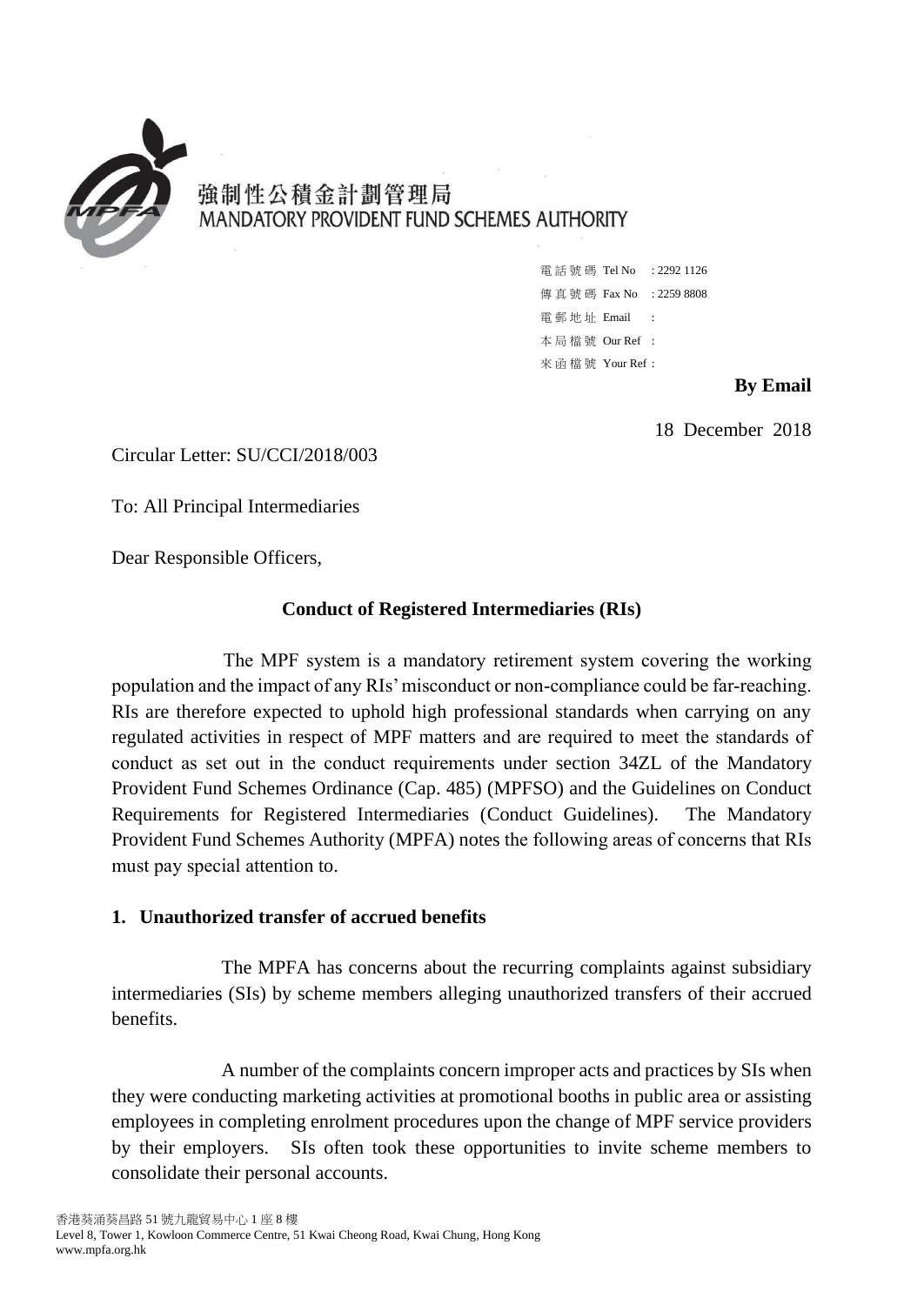accrued benefits, some SIs might have required the members to sign some MPF forms (e.g. forms for transferring accrued benefits from one scheme to another) without providing sufficient information and explanation on the purpose and effect of the forms. Further, some of the forms might be blank or not duly completed when signed by the members. In some complaint cases, the members were not aware that they had signed forms for transferring accrued benefits from one scheme to another but misunderstood that they had might then make use of the members' personal information and/or forms signed by them The MPFA observes that, in order to complete the transfer of members' signed authorization forms for enquiring personal account information only. Some SIs to process the transfers without the members' knowledge or authorization.

 In some cases, it has come to the attention of the MPFA that some of the MPF forms submitted to the principal intermediaries (PIs) by their SIs for transferring the signatures or photocopying the signatures from other documents signed by the members. scheme members' accrued benefits might involve fraudulent acts, such as forging members'

 rise to disciplinary proceedings and/or criminal liability under the MPFSO, or other laws In this regard, RIs are reminded that unauthorized transfer is a very serious misconduct and in breach of the conduct requirements under the MPFSO, which can give such as the Crimes Ordinance (Cap. 200). If the MPFA becomes aware of any suspected criminal offence, the MPFA may take enforcement action and report the matter to the relevant enforcement agency such as the Police.

 order to prevent any unauthorized use of members' information by the SIs and avoid any unauthorized dealings of the MPF accounts and accrued benefits of scheme members. Examples of good control practices include sending SMS alerts to the relevant member to confirm the transfer when appropriate. These examples are not exhaustive. PIs are The MPFA reminds the PIs to step up its internal controls and procedures in upon receipt of the transfer request and conducting independent enquiry with the member advised to implement appropriate controls that best mitigate the risk of unauthorized transfers by taking into account their operations and needs.

### **2. Engagement of personal assistants by SIs**

 wishes to remind that both PIs and SIs may be liable for any improper acts by such personal information shall be treated in a confidential manner and avoid any misuse of personal data. The MPFA notes that some SIs engage personal assistants to handle their administrative work (which might involve handling of client information) but these personal assistants might not have any contractual relationship with the relevant PIs. The MPFA assistants which are contrary to the conduct requirements under the MPFSO. In particular, the relevant RIs should implement measures and controls to ensure that all client